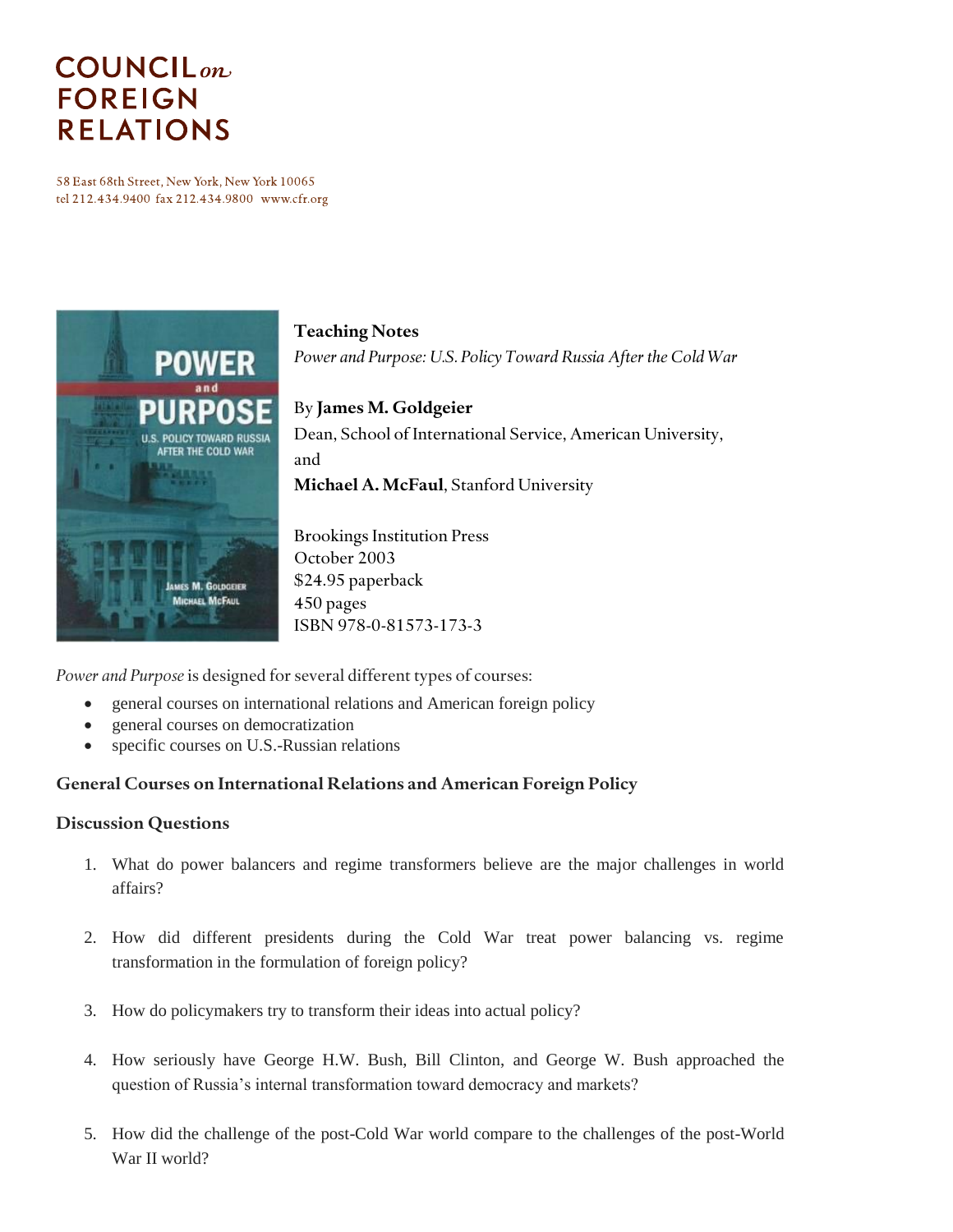- 6. The Truman administration feared a rising Soviet Union. What did it mean for American foreign policy to fear a weakened Russia?
- 7. How seriously did the Clinton administration take the prospect of a renewed Russian threat to American interests?
- 8. Would the United States have expended more effort on Russia's transformation if a new threat had arisen right away, in the same way that the Truman administration assisted Germany and Japan more energetically because of the fear of the Soviet threat?

## **General Courses on Democratization**

## **Discussion Questions**

- 1. How important is a country's internal political and economic makeup for the conduct of U.S. policy toward that country?
- 2. If the United States is trying to help a country move away from authoritarianism toward democracy, what are the key steps it needs to take?
- 3. What are the different kinds of challenges raised by democratization when the United States is an occupying power vs. when the United States and its partners do not occupy the country undergoing transformation?
- 4. How important is the link between democratization and the development of a market economy?

## **Debate**

- 1. The United States should make every effort to promote democracy in other countries because democracy promotion is central to America's interests as well as its values.
- 2. While democracy is an important value, the United States has other national interests more important than democracy, and a successful president will always emphasize strategic interests rather than democracy promotion.
- 3. The United States should be humble in its efforts to promote democracy elsewhere, recognizing that there are limits to what even the most powerful country in the world can do in fostering change in other countries.
- 4. Since George W. Bush speaks about promoting liberty around the world, he needs to make democracy promotion a central feature of his policy toward Russia.

## **Specific Courses on U.S.-Russian Relations**

Possible topics include:

1. The control of loose nukes in Russia.